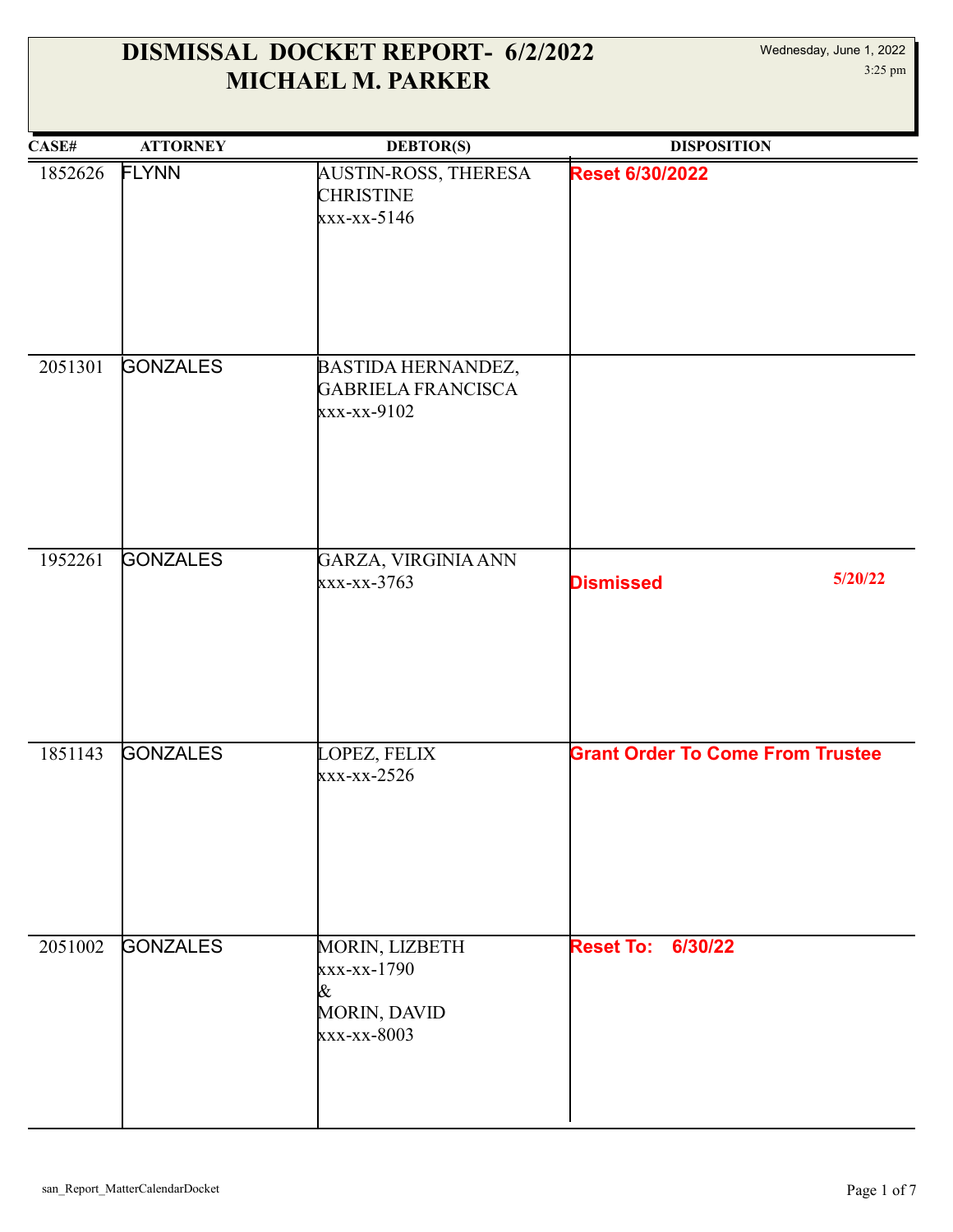| CASE#   | <b>ATTORNEY</b>  | <b>DEBTOR(S)</b>                           | <b>DISPOSITION</b>          |
|---------|------------------|--------------------------------------------|-----------------------------|
| 2051701 | LANGLEY & BANACK | PEREZ, BILLY-JIM MUNOZ<br>xxx-xx-9376      | <b>Reset To:</b><br>6/30/22 |
| 2150626 | <b>MCLEOD</b>    | MACIAS, JOSE JUAN<br>xxx-xx-4799           | <b>Reset To: 6/30/22</b>    |
| 2150351 | <b>MCLEOD</b>    | RUIZ, EDUARDO G.<br>$\frac{x}{x-x-x-5122}$ | Withdrawn 6/1/2022          |
| 2151006 | <b>OJEDA</b>     | ALBINO, SANTOS TROCHE<br>xxx-xx-9731       |                             |
| 2151063 | <b>QJEDA</b>     | JONES, ALICHA MONIQUE<br>xxx-xx-5587       | <b>Reset To: 6/30/22</b>    |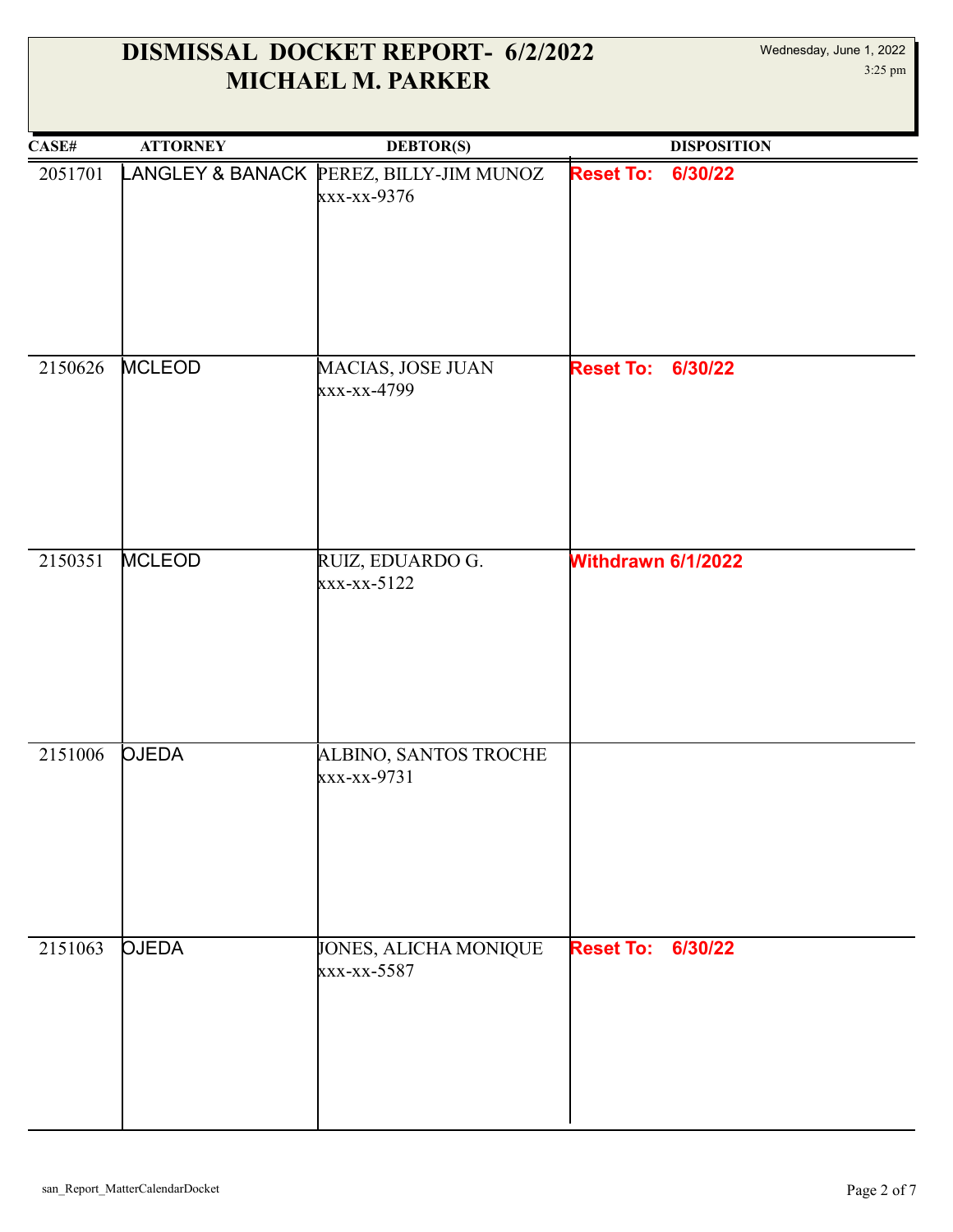| CASE#   | <b>ATTORNEY</b>   | <b>DEBTOR(S)</b>                                                                                        | <b>DISPOSITION</b>                       |
|---------|-------------------|---------------------------------------------------------------------------------------------------------|------------------------------------------|
| 2151202 | <b>OJEDA</b>      | KUNZ, CALVIN JAMES<br>$\frac{xx - xx - 1012}{x - x}$                                                    | <b>Grant Order To Come From Trustee</b>  |
| 2150937 | <b>SCHUMACHER</b> | FUENTES, LAURA LUJAN<br>xxx-xx-6820                                                                     | <b>Agreed Order To Come From Trustee</b> |
| 1853055 | <b>SHULTER</b>    | CERVANTES, CARLOS<br><b>ENRIQUE</b><br>$\frac{x}{x-x-1012}$<br>&<br>CERVANTES, DENISE<br><b>RAMIREZ</b> | <b>Reset To:</b><br>6/30/22              |
| 1952868 | <b>SHULTER</b>    | CORDOBA, RAMIRO<br><b>SANCHEZ</b><br>xxx-xx-3276<br>&<br>CORDOBA, ARCELIA<br><b>FLORES</b>              | <b>Withdrawn 5/25/2022</b>               |
| 1952024 | <b>SHULTER</b>    | FERNANDEZ, JR., SAM<br><b>AURELIO</b><br>xxx-xx-8705<br>&<br>MIRANDA, MELISSA<br>xxx-xx-4600            | <b>Grant Order To Come From Trustee</b>  |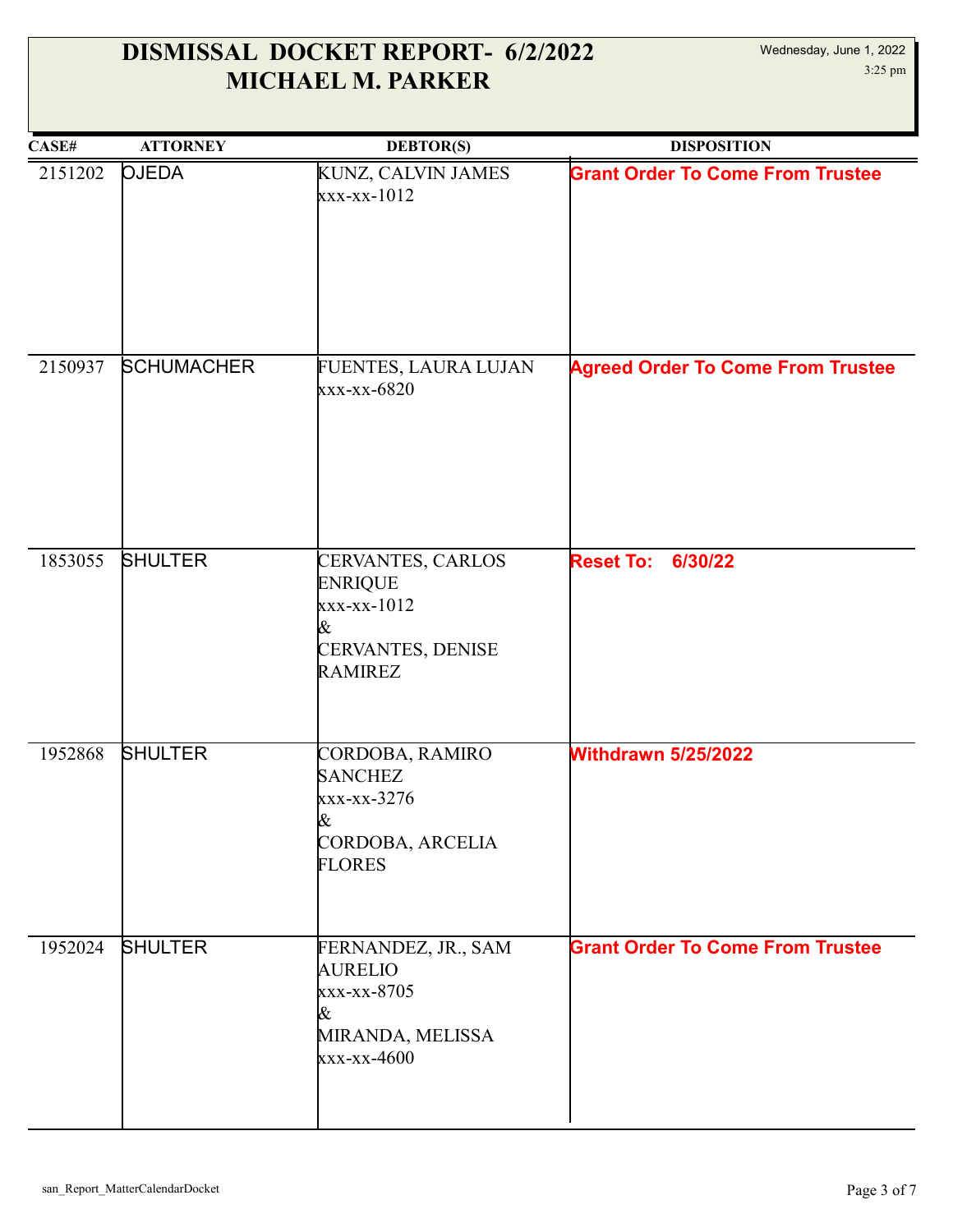| CASE#   | <b>ATTORNEY</b>             | <b>DEBTOR(S)</b>                                                                | <b>DISPOSITION</b>          |
|---------|-----------------------------|---------------------------------------------------------------------------------|-----------------------------|
| 1951640 | <b>SHULTER</b>              | SERNA, JR., RUBEN<br>xxx-xx-9501                                                | Withdrawn 6/1/2022          |
| 2150695 | <b>VANHEMELRIJCK</b>        | CARLISLE, LAN-DEL<br><b>TRAIMAR</b><br>xxx-xx-5439                              | 6/30/22<br><b>Reset To:</b> |
| 1950307 | <b>VANHEMELRIJCK</b>        | CRUZ, ARMANDO ULISES<br>xxx-xx-8804                                             | <b>Reset To:</b><br>6/30/22 |
| 1852227 | <b>VANHEMELRIJCK</b>        | GOMEZ, ALBERT<br>xxx-xx-2525<br>&<br>SANDOVAL-GOMEZ, LAURA<br>C.<br>xxx-xx-6083 | Withdrawn 5/31/22           |
| 1553058 | <b><i>VANHEMELRIJCK</i></b> | HINTON, LAURA ANN<br>xxx-xx-1374                                                | <b>Withdrawn 5/24/2022</b>  |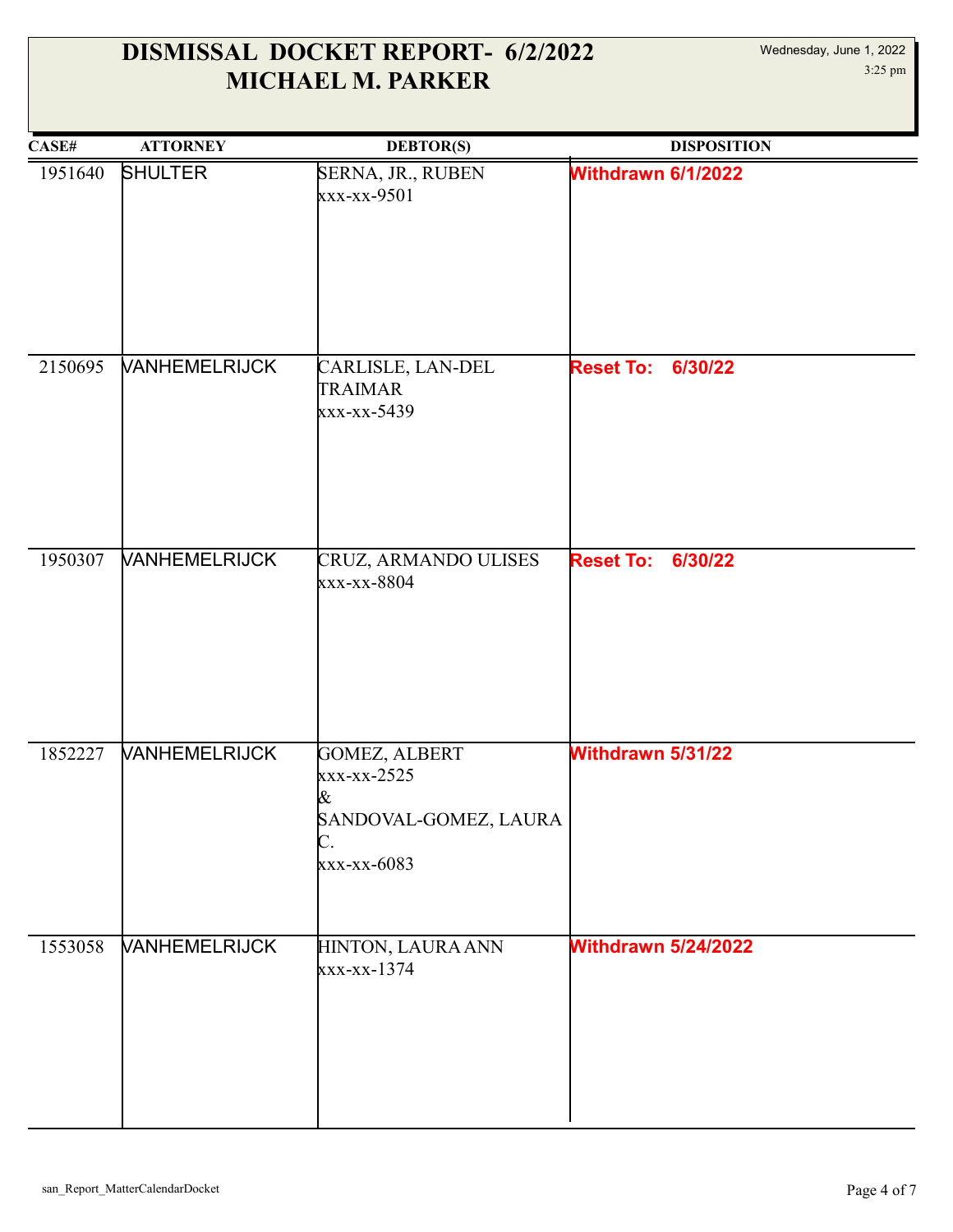| CASE#   | <b>ATTORNEY</b>             | <b>DEBTOR(S)</b>                                                                 | <b>DISPOSITION</b>          |
|---------|-----------------------------|----------------------------------------------------------------------------------|-----------------------------|
| 2051705 | <b>VANHEMELRIJCK</b>        | JOHNSON, MARY PORCHE<br>xxx-xx-6820                                              | Withdrawn 5/31/22           |
| 2150281 | <b>VANHEMELRIJCK</b>        | LUGO, EDUARDO<br>xxx-xx-2954<br>&<br>LUGO, LAURA HERNANDEZ<br>DE<br>xxx-xx-4545  | <b>Reset To:</b><br>6/30/22 |
| 1950605 | <b>VANHEMELRIJCK</b>        | MARTINEZ, BLANCA GRACE <mark>To Be Heard At 2Pm</mark><br>$\frac{x}{x-x-x-4256}$ |                             |
| 1952118 | <b><i>VANHEMELRIJCK</i></b> | MARTINEZ, MARIA RAQUEL <b>To Be Heard At 2Pm</b><br>xxx-xx-7225                  |                             |
| 1952913 | <b><i>VANHEMELRIJCK</i></b> | MATTHEWS, SYLVIA MARIE Reset To:<br>xxx-xx-9346                                  | 6/30/22                     |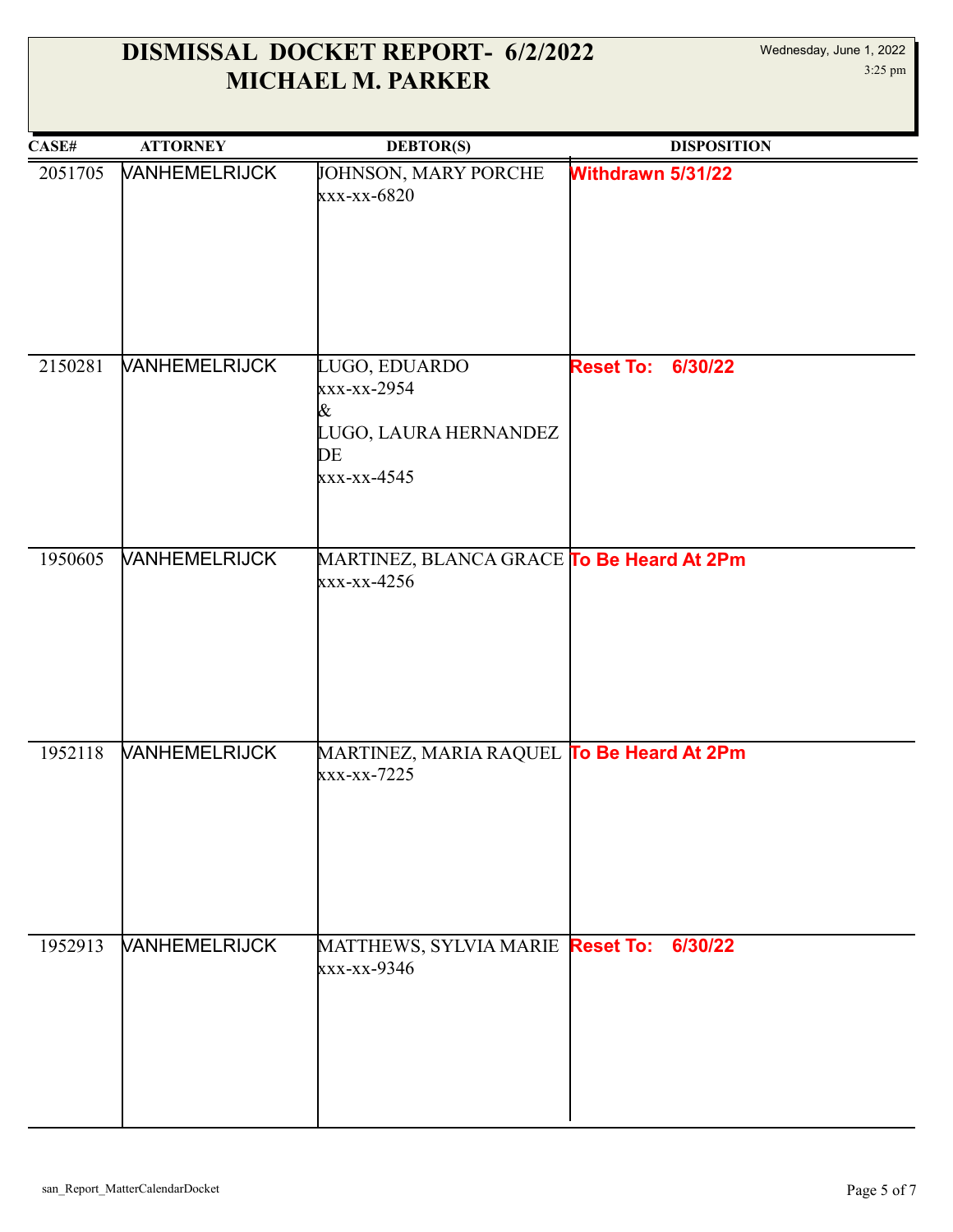| CASE#   | <b>ATTORNEY</b>             | <b>DEBTOR(S)</b>                                                                           | <b>DISPOSITION</b>                      |
|---------|-----------------------------|--------------------------------------------------------------------------------------------|-----------------------------------------|
| 1952761 | <b>VANHEMELRIJCK</b>        | MEROLA, KARYN PATRICIA Reset To:<br>xxx-xx-2822                                            | 6/30/22                                 |
| 1852086 | <b>VANHEMELRIJCK</b>        | <b>OLGUIN, CRYSTAL</b><br>xxx-xx-2442                                                      | <b>Grant Order To Come From Trustee</b> |
| 1850311 | <b><i>VANHEMELRIJCK</i></b> | PIERCE, CHRISTOPHER<br><b>DWAIN</b><br>xxx-xx-9509<br>&<br>PIERCE, JEAN ANN<br>xxx-xx-5526 | <b>Reset To:</b><br>6/30/22             |
| 1752875 | <b>VANHEMELRIJCK</b>        | REED, PATRICIA ANN<br>xxx-xx-4269                                                          | <b>To Be Heard At 2Pm</b>               |
| 1851962 | <b><i>NANHEMELRIJCK</i></b> | ROBISON, ALAN DALE<br>xxx-xx-3719<br>&<br>ROBISON, JULIA ANNETTE<br>xxx-xx-1537            | <b>Reset To:</b><br>6/30/22             |